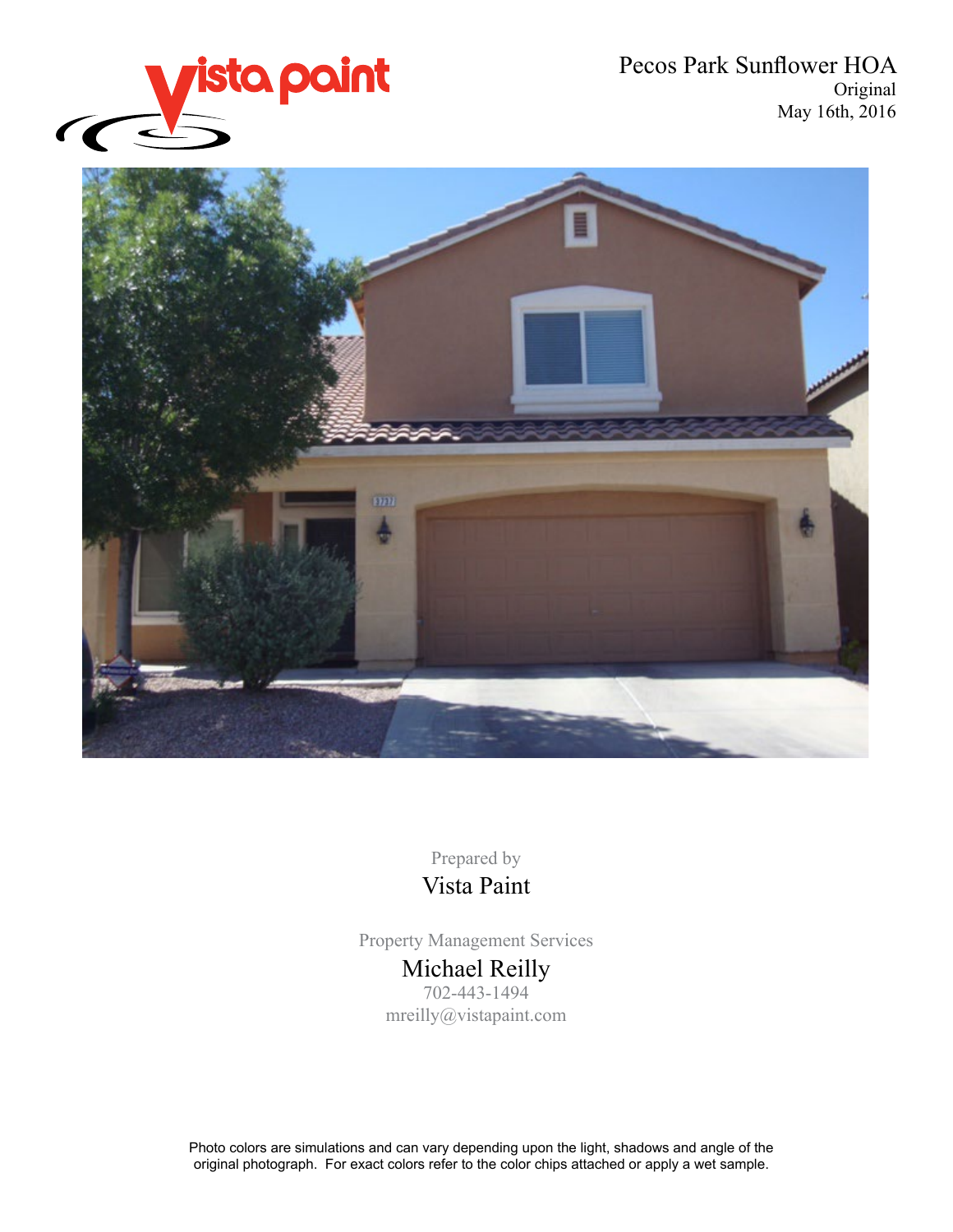

Scheme 1 Michael Reilly May 16th, 2016



Trim **0273 Sandstone Palette**

Body 1 **0219 Camel's Hump**

Body 2 **0296 Only Yesterday**

Garage Door **0191 Dusty Path**



Front Door **0130 Evolution**



Photo colors are simulations and can vary depending upon the light, shadows and angle of the original photograph. For exact colors refer to the color chips attached or apply a wet sample.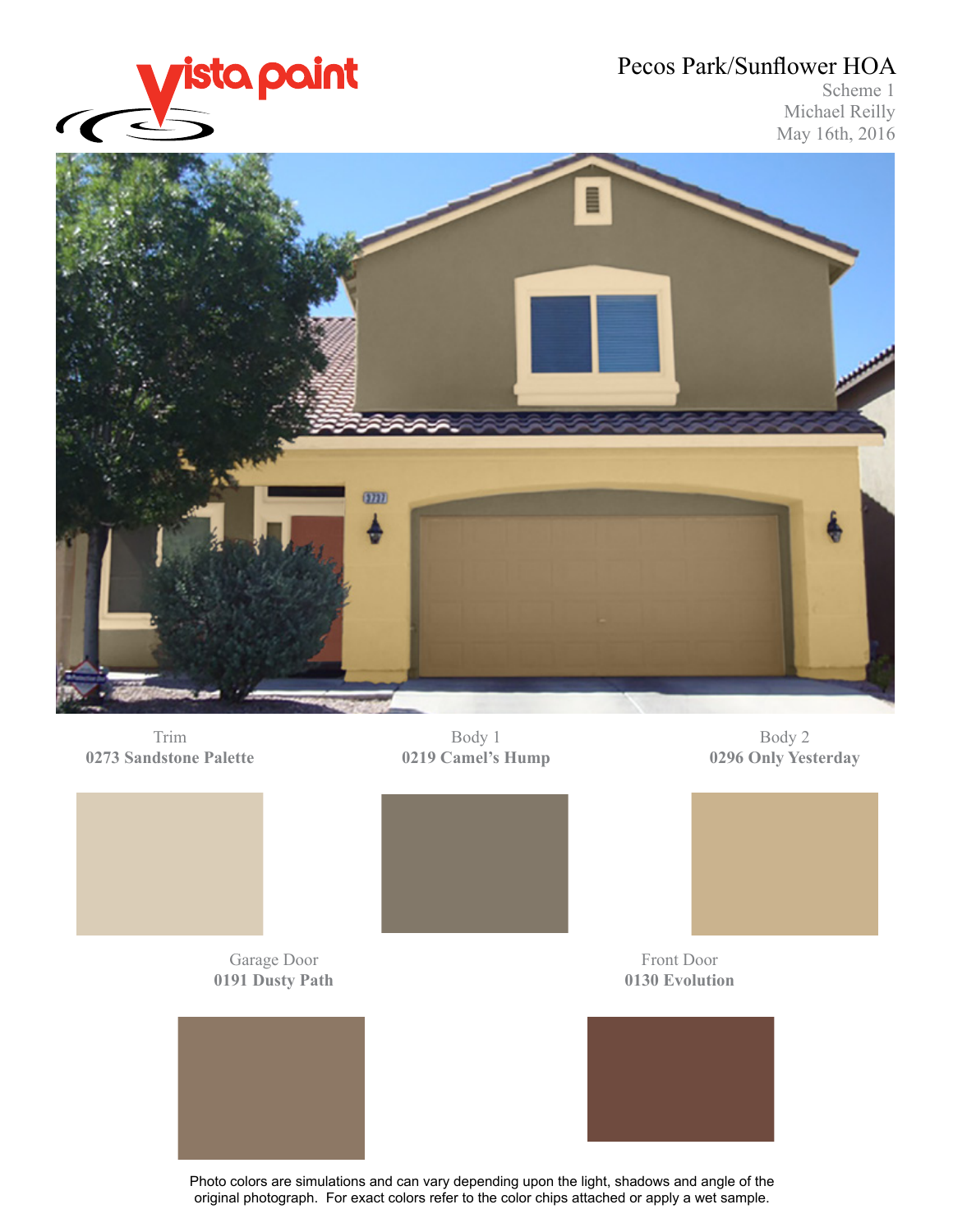

### Scheme 2 Michael Reilly May 16th, 2016







Garage Door **23 Swiss Coffee**

Body 1 **0186 Christmas Ornament**





Body 2

Front Door **0578 Philosophically Speaking**



Photo colors are simulations and can vary depending upon the light, shadows and angle of the original photograph. For exact colors refer to the color chips attached or apply a wet sample.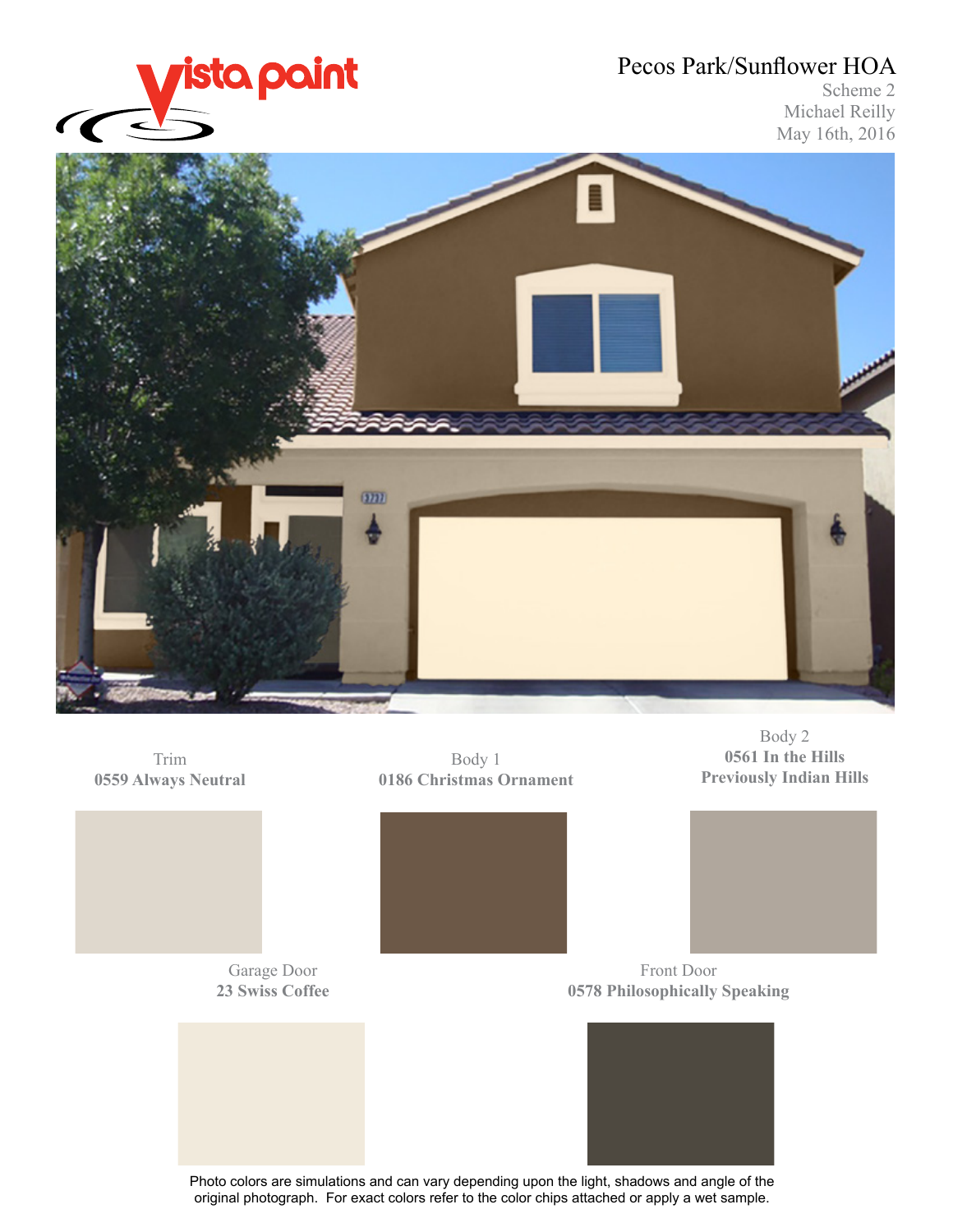

### Scheme 3 Michael Reilly May 16th, 2016



Trim **23 Swiss Coffee**

Body 1 **0185 Noble Crown**

Body 2 **0560 Awakening**

Garage Door **0190 Village Crier**



Front Door **0479 Stairway to Heaven**



Photo colors are simulations and can vary depending upon the light, shadows and angle of the original photograph. For exact colors refer to the color chips attached or apply a wet sample.